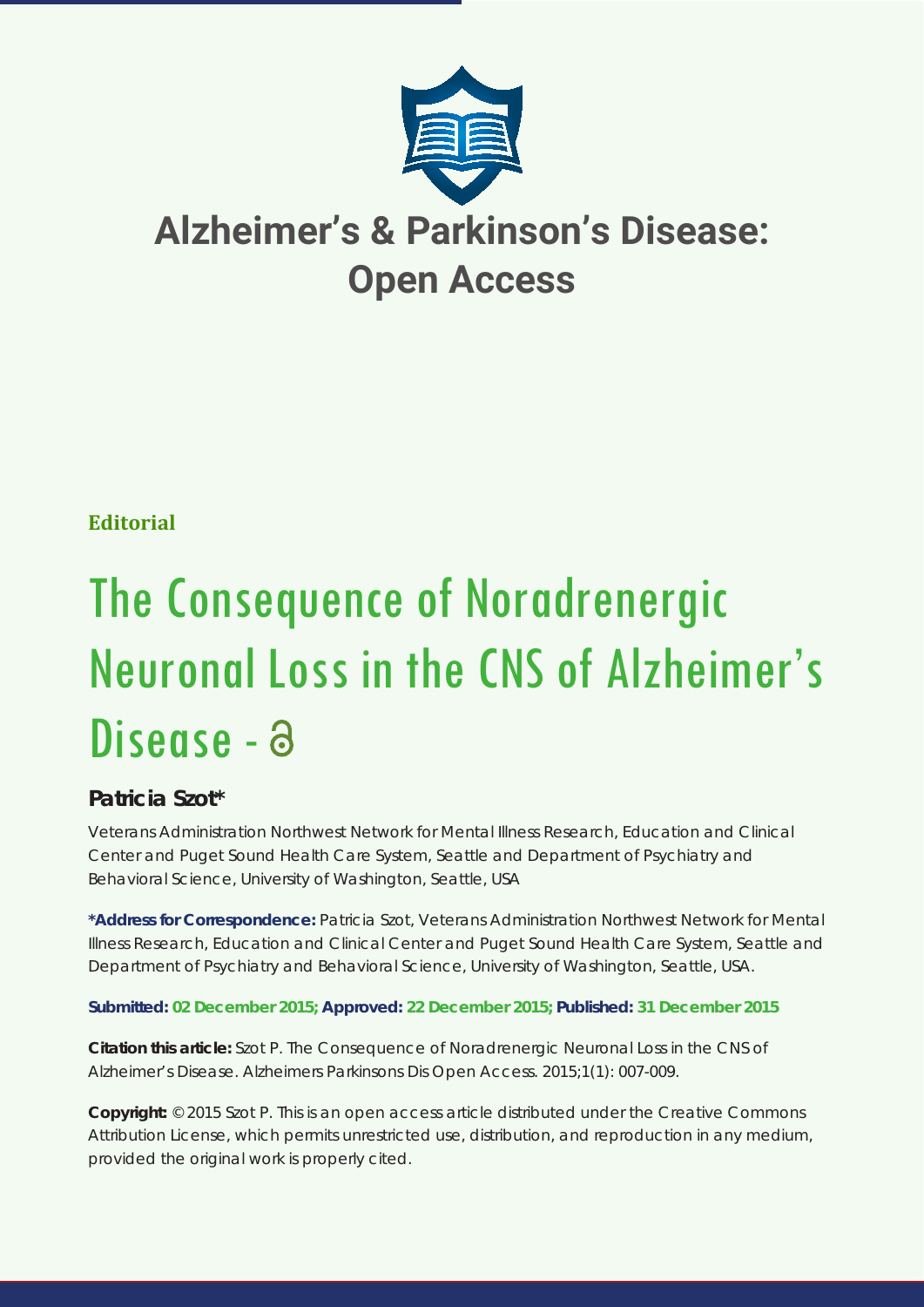#### **Alzheimer's & Parkinson's Disease: Open Access** a

The presence of plaques and neurofibrillary tangles (NFTs) are the hallmark neuropathology associated with Alzheimer's disease (AD); however AD is also characterized neuropathologically by neurodegeneration. My laboratory and many others have shown a substantial loss of noradrenergic cell bodies in postmortem brain tissue of AD subjects in the locus coeruleus (LC), the major source of noradrenergic projections to the whole brain (Marcyniuk et al. 1986; Chan-Palay and Asan, 1989; German et al. 1992; Szot, et al. 2006; McMillan et al. 2011). The degree of LC loss correlates with the degree of cognitive decline, indicating the importance of the noradrenergic nervous system to learning and memory (Bondareff et al. 1981; Matthews et al. 2002). Associated with this loss of LC neurons in postmortem AD subjects, my laboratory observed several compensatory changes at the cell body region and at terminal regions such as frontal cortex (FC) and hippocampus (HP). The surviving LC neurons demonstrate a compensatory increase in the mRNA expression in rate-limiting enzyme tyrosine hydroxylase (TH) (Szot et al. 2006). The increase in TH mRNA expression per cell corresponded to the loss of TH-positively labeled cells, i.e., the greater the degree of neuronal loss, the more TH mRNA expression per cell occurred. It is unclear if this increase in TH mRNA translates into increased protein and norepinephrine (NE) in the CNS. The other compensatory change in the surviving LC neurons is at the dendritic level. The NE transporter (NET), which is selective for noradrenergic neurons, localized over the cell bodies is correlated to the number of noradrenergic neurons in LC; but NET binding over the peri-LC dendritic region that surrounds the cell bodies isn't altered as compared to control subjects despite the loss of cell bodies (Szot et al. 2006), this suggests compensatory changes in dendritic innervation surrounding LC neurons. The autoreceptor (2-adrenoreceptor (AR)) localized to the dendrites in the LC also demonstrate a degree of compensatory (Szot et al. 2006). The autoreceptor localized on LC axon terminals in the HP and FC of postmortem AD subjects also indicate the surviving LC neurons in AD subjects are compensating for the loss (Szot et al. 2006, 2007). Changes in the noradrenergic system are also observed postsynaptic to the LC neurons;, an increase in postsynaptic 1-AR in the HP and FC of postmortem AD subjects. These changes documented in the noradrenergic nervous system in postmortem AD subjects suggest an increased activity. It is unclear is these changes late in the progression of AD are a direct consequence of LC noradrenergic neurons or due to other factors that are altered in AD.

Neuropathological markers associated with AD occur many years before the on set of cognitive impairment, with the LC being one of the earliest regions affected (Braak and Del Tredici, 2011a,b,2012; Braak et al. 2011, 2013). In the studies performed in postmortem human tissue the loss of LC neurons was approximately 80-90%, late in the progression of AD. Since AD is a progressive disorder, it can be hypothesized that LC neuronal loss will be gradual. To determine how changes in the noradrenergic nervous system affect the progression of AD, animal models of LC neuronal loss are required. My laboratory uses direct injection of the neurotoxin 6-hydroxydopamine (6-OHDA) into the LC bilaterally (Szot et al.

*Cite this Article: The Consequence of Noradrenergic Neuronal Loss in the CNS of Alzheimer's Disease. Alzheimers Parkinsons Dis Open Access. 2015;1(1): 007-009.*

2012a,b) to reduce the number of LC neurons. Injection of 6-OHDA into the LC area affected only noradrenergic neurons in the LC and it did not affect dopaminergic neurons in the substantia nigra/ ventral tegmental area (SB/VTA) (Szot 2012b). The reduction in LC neurons induced by 6-OHDA is not associated with compensatory response in TH mRNA in the surviving cells (Szot et al. 2012a,b); suggesting the compensatory response of TH in postmortem AD subjects may be due to some other factor associated with AD. The loss of LC neurons does result in a reduction in NET binding sites and tissue concentration of NE at axonal regions in the cortex, HP, amygdala and SN/VTA (Szot et al. 2012a,b). The reduction in NET and NE concentration in forebrain regions such as the cortex and HP correlates significantly to the loss of LC neurons (Szot et al. 2012a,b). However, the autoreceptor 2-AR demonstrates a reduction in specific areas of the forebrain (including the HP), but the loss does not correlate to the degree of LC neuronal loss. As observed in AD, when there is a loss of LC neurons there is an increase in postsynaptic 1-AR binding sites in many forebrain regions including the FC, bed nucleus of the stria terminalis, and thalamus (Szot et al. 2012a).

Since AD is a progressive neurodegenerative disorder and the LC noradrenergic nervous system appears to be affected early in the progression of AD, my laboratory wanted to determine if an early loss of LC could mediate some of the early symptoms of AD. The CNS noradrenergic system has been implicated in the pathobiology of depression (Chandley and Ordway, 2012), though it is unclear if a loss of LC neurons results in depression. Depression is a common co-morbid condition most often observed in subjects with mild cognitive impairment (MCI), or very early in the progression of AD (Bhalla et al. 2009; Benoit et al. 2012; Lebedev et al. 2014). Again, LC neuronal numbers were reduced with the bilateral administration of 6-OHDA in a dose-dependent manner (5, 10 and 14 g/l) (Szot et al. 2016). To assess depressive-like behavior three weeks after 6-OHDA induced LC neuronal loss, a modified version of the forced swim test (FST) (Porsolt et al. 1978) was performed. Interestingly, only the lowest dose of 6-OHDA (5 g/l), with a minimal reduction in LC neurons, resulted in a significant increase in the FST immobility time (i.e., depressive-like behavior); even though the 10 and 14 g/l dose of 6-OHDA significantly reduced the number of LC noradrenergic neurons (Szot et al. 2016). In animals that received 6-OHDA (all doses), a significant positive correlation was observed between the number of surviving LC neurons and the amount of time spent in the immobile phase in the FST. This data indicates that animals with a minimal loss of LC neurons due to LC 6-OHDA (or had a greater number of surviving LC neurons) had longer FST immobile times, while animals with a greater loss of loss LC neurons (or less surviving neurons) spent less time in the immobile phase. This depressivelike behavior of a low dose of 6-OHDA was also observed with the sucrose consumption test, another behavior model of depressive-like behavior (Szot et al. 2016). Electrophysiological characteristics of the surviving LC neurons at the time this depressive-like behavior is observed demonstrated increased activity (increased firing frequency, more irregular firing pattern, and higher percentage of cells firing in burst) (Szot et al. 2016). The clinical implication of these findings